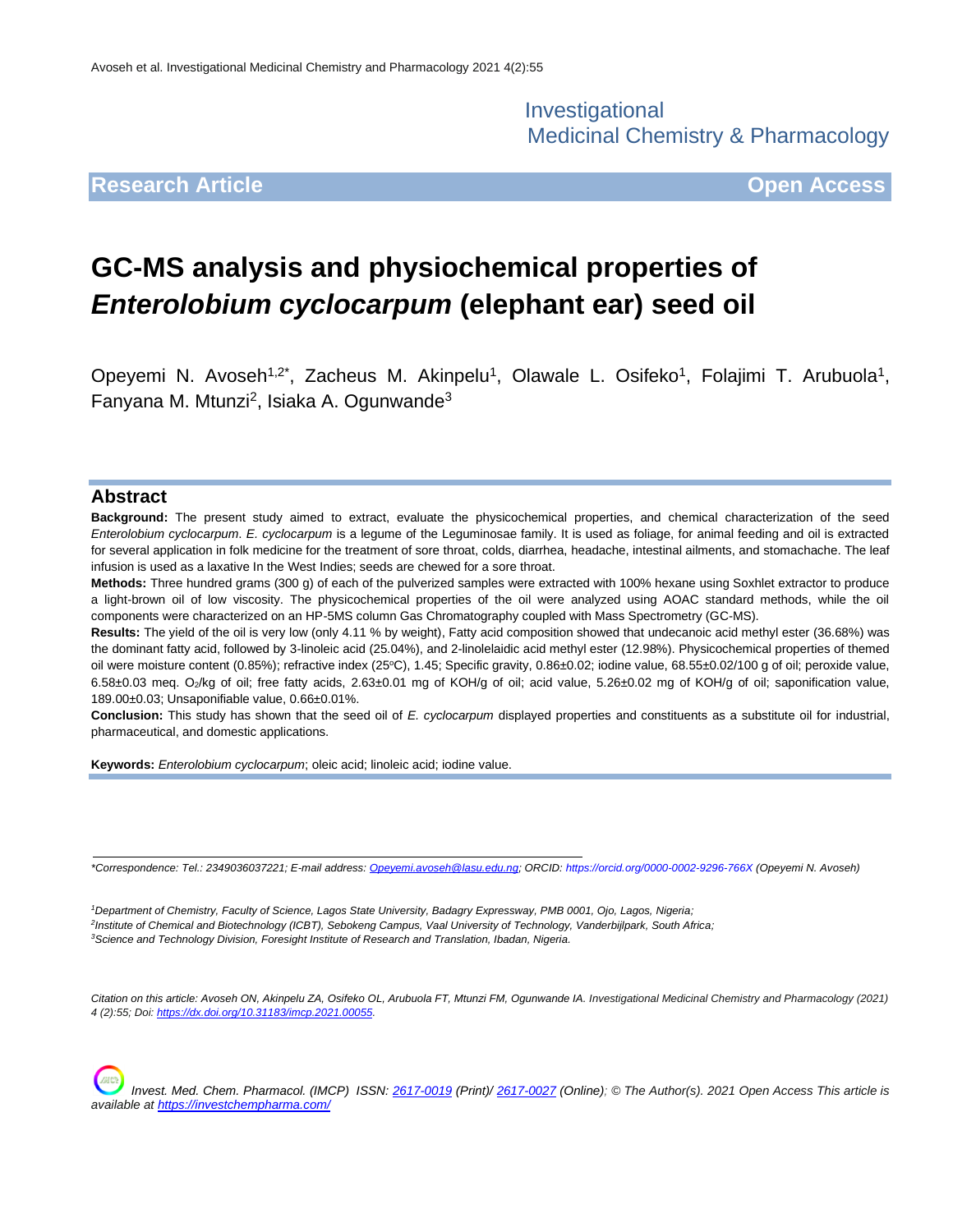# **Background**

Over time, interest in plant research has increased all over the world owing to its enormous applications in traditional systems of medicine for treating a wide variety of diseases. Various medicinal plants have been identified and modern scientific approaches is adopted in studying their authenticity, safety, and effectiveness for therapeutic use. The results highlight the great potential of medicinal plants in the field of pharmacology [1].

*Enterolobium cyclocarpum* is a plant that belongs to the family Leguminosae, and it is traditionally called parota in Mexico and has been deemed as one of the most important legume species in tropical America [2]. *E. cyclocarpum* is also found in the northern part of Africa [3]. *E. cyclocarpum* exhibits a remarkably wide range of chemical diversity and a multiplicity of biological properties [4]. In addition, the pods are reported to contain phytochemicals which give it its medicinal properties ranging from anti-inflammatory to anti-tumor. Genus Enterelobium is closely related to *Albizia* and *Samanea* and is probably only maintained as a separate genus due to its cultivation [1]. The parota tree is one of the most important species and has a very extended crown spread. The enormous amount of biomass obtained from these types of trees and their properties, such as hardness, low- weight, and resistance to decomposition, makes the parota suitable for a large variety of uses. Parota trees also have applications in pharmaceutics and medicine [5].

The use of *E. cyclocarpum* is versatile among different cultures and traditions. The Mexicans use the bark extract medicinally against colds and bronchitis $[6]$ . The root decoction is used in hot bath for treatment of stomach cancer and as a sedative in Venezuela and Colombia respectively. Other known activities include colds, diarrhea, headache, intestinal ailments, and stomachache. The legumes is well known to contain a high amount of protein and is used as a substitute in animal feeds in Nigeria[7]. Koenig et al noted that the addition of *E. cyclocarpum* to feed offered to sheep, reduced the ruminal organic matter and a reduction in the protozoal cell numbers of 25% was sufficient to achieve the beneficial effects of reduced fauna on the bacterial protein supply [8].

*E. cyclocarpum* have been reported to contain several phytochemicals, including tannin, flavonoids, alkaloids, terpenoids, and cardiac glycosides<sup>[1]</sup>. Untreated (raw) seeds recorded a high content of secondary metabolites such as saponin, tannin, oxalate, and trypsin. Lupeol, an oxygenated sesquiterpenoids was isolated from the hexane extract, while 3*β*-hydroxy-21*β*-*E*- cinnamoyloxyolean-12-en-20-oic acid, 3*β*, 21*β*-dihydroxyolean-12-en-28-oic acid (machaerinic acid) and its lactone (3*β*- hydroxyolean-12-en-21*β*→28-lactone) from the fruits of *E. contorstisiliquum* [10-11]. Metabolites like betulinic acid which inhibits the growth of colon cancer cells and tumors and downregulates Sp transcription factors through activation of proteasome-dependent (SW480 cells) and proteasome-independent pathways (RKO cell) and Machaerinic acid lactone and derivates exhibit several pharmacologic effects such as hypoglycemic, antinociceptive and analgesic effects were isolated from the *E. cyclocarpum* [4].

The proximate analysis of the seed oil of *E. cyclocarpum* reveals constituents such as oil, moisture, crude fibre crude protein, ash and carbohydrates [11]. The fixed oil of *E. cyclocarpum* is indirectly influenced by the physicochemical properties of the oil like color, specific gravity, free fatty acid value, iodine value, saponification value etc. Seeds of *E. cyclocarpum* are rich in protein (up to 36%), and its amino acid composition is comparable to that of wheat or fish flour. The seeds also contain mineral elements like iron, calcium, phosphorus, sodium,

magnesium, potassium, copper, and zinc. In some places, they are consumed in sauces, soups and as a coffee substitute, and several medicinal properties have been attributed to them [1]. The seeds of *E. cyclocarpum* is extensively collected and consumed because they are rich in amino acids, carbohydrates, minerals, and proteins[1]. Studies also showed that the oil of the seeds produces higher volatile fatty acids and contains high proportions of linoleic and oleic acid as well as palmitic and linolenic acid [12] further reported that these seeds are edible and contain substantial nutrients to support high productivity in animals [7].

Chemical constituents in plants are influenced by climatic conditions, age of the plant, plant parts, and the extraction methods adopted. The Southwest region of Nigeria is known for its varying climatic changes between the long-wet seasons and very short dry seasons within the year. This climatic condition however impacts diverse quality and features on plant phytochemicals and primary metabolites. Herein, we investigated the physicochemical properties and the chemical components (using Gas-Chromatography Mass Spectrometry) present in the extracted oils of *E. cyclocarpum* seed oils to access their nutritional, medicinal and commercial purposes

# **Methods**

#### *Sample collection and Identification*

The sample was collected in the botanical garden of the Federal University of Agriculture, (FUNAAB) Abeokuta, Ogun State, Nigeria (7.483383667699847, 3.434245309629134) on the 25<sup>th</sup> of January 2019 during the harmattan season (November to January). The dry pods and the whole plant were taken to the Lagos State University (LSH) Herbarium for identification and authentication. The plant materials were identified, and the voucher number, LSH21/0020, were issued as sample markers for ease of reference.

#### *Sample Preparation*

Shells of the seeds were manually cracked open. Seeds were then separated from the shells. The seeds were pulverized using a laboratory grinder.

#### *Extraction of oil*

Three hundred (300 g) of the pulverized seed was extracted using a Soxhlet apparatus. At each extraction batch, 50 g of the pulverized seed was placed in a 500 mL round bottomed flask and extracted with 250 mL of hexane due to the non-polar nature of the fixed oil. The mixture was concentrated on a rotary evaporator to obtain a pure oil.

#### *Gas Chromatography (GC) analysis of the oils*

The analysis was accomplished with an HP-5890 Series II instrument equipped with an HP-Wax and HP-5 capillary columns (both 30 m  $\times$  0.25 mm, 0.25 µm film thickness), working with the following temperature program:  $60^{\circ}$ C for 10 min, rising at 5  $\circ$ C/min to 220°C. The injector and detector temperatures were maintained at 250°C; carrier gas nitrogen (2 mL/ min); detector dual, FID; split ratio 1:30. The volume injected was 0.5 µL. The relative proportions of the oil constituents were percentages obtained by FID peak area normalization without using a response factor.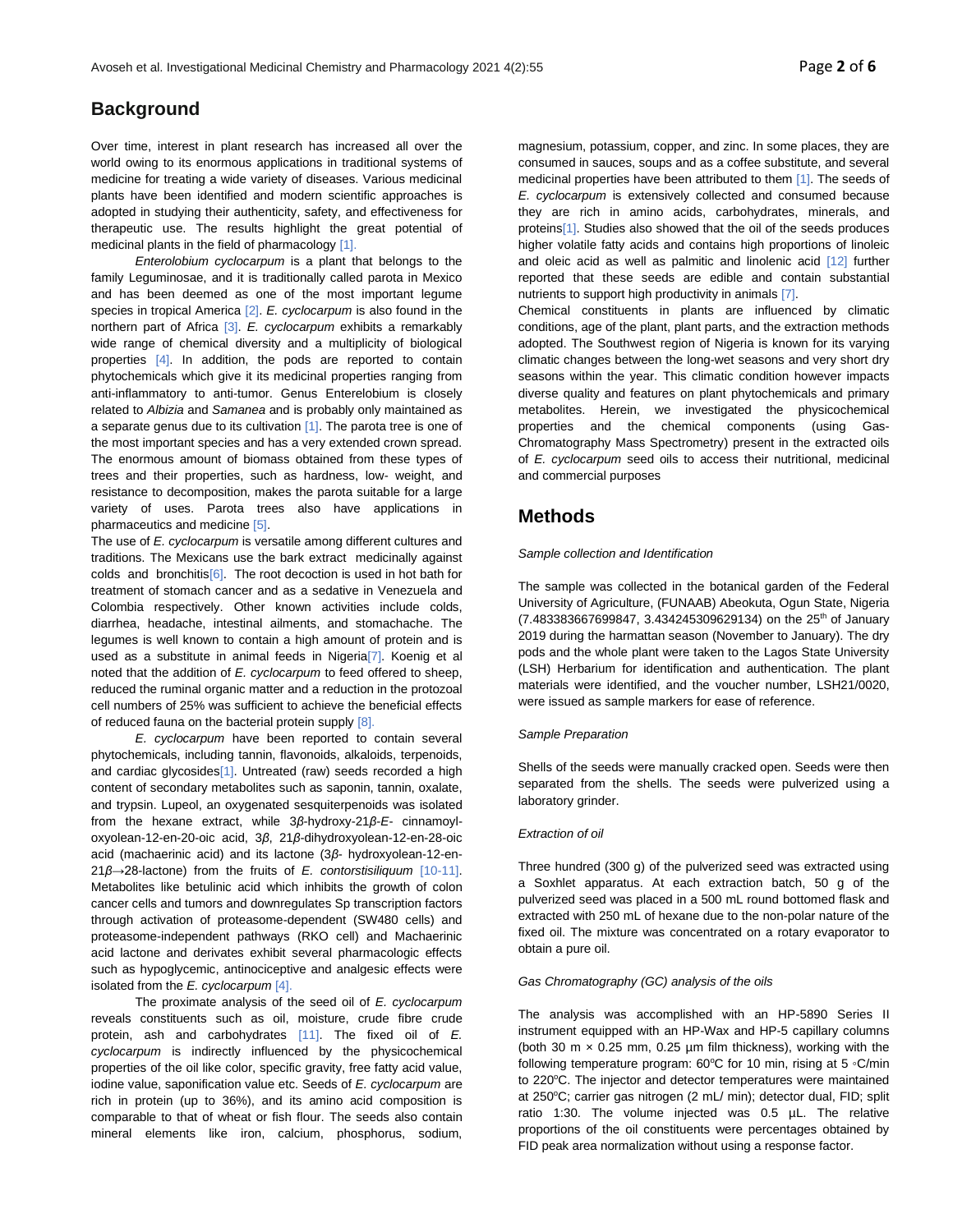An Agilent 7890 GC-FID fitted with an HP5 Column (30 m×0.32 µM). analysis was done in split mode with the injector temperature set at 300℃. The detector temperature was also set at 300℃. Hydrogen flow and airflow were set at 40mL/min and 300mL/min respectively. Helium was used as carrier gas and the column flow was set at 1mL/min. The oven was programmed at 100°C initial temperature, which was held for 5mins, oven was then ramped to 225℃ at 7℃/min and then held for 7 mins. Identifications were also made possible by the use of a homemade library of mass spectra built up from pure substances and components of known oils, and MS literature data.

#### *Physicochemical analysis of the seed oils*

The physicochemical properties of the oil were evaluated to determine the quality and stability of the oil. These properties include color, refractive index, specific gravity, saponification value, unsaponifiable matter. Others are peroxide value, acid value, free fatty acid, iodine, and moisture content. They were all determined using the standard analytical methods described by AOAC [13].

*Color Determination*: The color of the respective oils was determined by physical observation in daylight and under ultraviolet radiation of 254 and 366nm using an ultraviolet chamber.

*Moisture Content*: The constant temperature oven method was used at a low constant temperature using the modified method of Nahar et al, 2009 [14]. 10 g of the finely pulverized *E. cyclocarpum* seeds were placed in a pre-weighed crucible. And place in an oven at a temperature of 103°C for 17±1 hours. At the end of 17 hours, the sample was removed, covered, and placed in a desiccator to cool for 30 to 45 min. The experiment was done in triplicate. Moisture content was calculated using the appropriate formula below;

> Moisture Content =  $\frac{w-d}{w}$ Equation 1 Where,

#### $w = wet$  sample  $d = dry$  sample

*Free Fatty Acid (FFA)*: 2g of the sample was weighed into a clean dry conical flask and melted. 25 ml of diethyl ether and 25ml ethanol + 1ml phenolphthalein were added to the sample. The solution was titrated against 0.1M of NaOH to obtain a pink endpoint. Titration was done in triplicate. The Acid Value was obtained by multiplying the FFA by 2.

*Peroxide Value*: 1 g of the sample was weighed into a clean dry conical flask with 1 g of potassium iodide and 20 mL of solvent mixture (2:1 of glacial acetic acid and chloroform). The solution was brought to boil and added to a conical flask containing 20 mL of 5% potassium iodide solution. This was then titrated against 0.002 M of sodium thiosulphate using starch indicator until a grey to colorless endpoint was obtained.

*Saponification Value*: Alcoholic KOH was prepared by dissolving 20 g of KOH in 10 mL of distilled water and making up to 500 mL mark with ethanol. 2 g of sample was melted in a conical flask and 25 mL of alcoholic KOH was added and the solution was refluxed for 1 hr. 1ml of phenolphthalein was added to the solution

and then titrated against 0.5 M of HCl to obtain a pink colorless endpoint.

*Unsaponifiable Matter*: Analysis from the saponification process + 50 mL of distilled water was transferred into a separating funnel and washed, extracted 3 times with 25ml each of diethyl ether. The aqueous layer was collected into a conical flask while the organic layer was in a beaker. The organic layer was transferred to an empty separating funnel and washed until it was no longer alkaline (pink). The washed solvent was collected into an already weighed beaker and set down to allow for evaporation. The beaker was then dried in an oven at 80°C. It was allowed to cool, then the final weight was taken.

*Specific Gravity*: For the determination of the specific gravity of oils, a clean 50 mL specific gravity bottle was weighed  $(w_0)$ . Then the bottle was filled to the brim with water and a stopper was inserted. Extra water spilled out, the water on the stopper and bottle were carefully wiped off and reweighed  $(w_1)$ . The same process was repeated but used oil samples instead of water and weighed again  $(w_2)$ . The specific gravity of the oil was calculated using the formula below.

Specific Gravity:  $\frac{w^2 - w^0}{w^1 - w^0}$ 

Equation 2

Where,  $W_0$  = weight of empty specific gravity bottle  $W_1$  = weight of water + specific gravity bottle  $W_2$  = weight of test sample + specific gravity bottle.

*Refractive Index*: The refractive index of the oil samples was determined with the help of Abbey Refractometer model A 82051 (BS). Two drops of respective oil were placed on the prism with the help of a syringe and the prism was firmly closed by tightening the screw head. The apparatus was allowed to stand for 5 min after the reading was recorded from the display screen.

*Iodine Value*: 0.2 g of respective oil was weighed into a conical flask. 10ml of carbon tetrachloride and 20 mL of the wij solution was added to the flask and the solution was kept in dark for 30min at room temperature. 15ml of 10% potassium iodide solution with 100 mL of distilled water was added to the flask. The resulting solution was titrated against 0.1 M Sodium thiosulphate, using starch as an indicator till the endpoint where the blue-black coloration becomes colorless. A blank titration was carried out at the same time starting with 100ml carbon tetrachloride. Iodine was then calculated by the following formula.

> $Iodine Value = \frac{(B-S) \times N \times 12.69}{Weight \ of \ sample}$ Equation 3

#### Where,

 $B = 0.1N$  sodium thiosulphate required (ml) by blank  $S = 0.1N$  sodium thiosulphate required (ml) by sample N = Normality of sodium thiosulphate solution.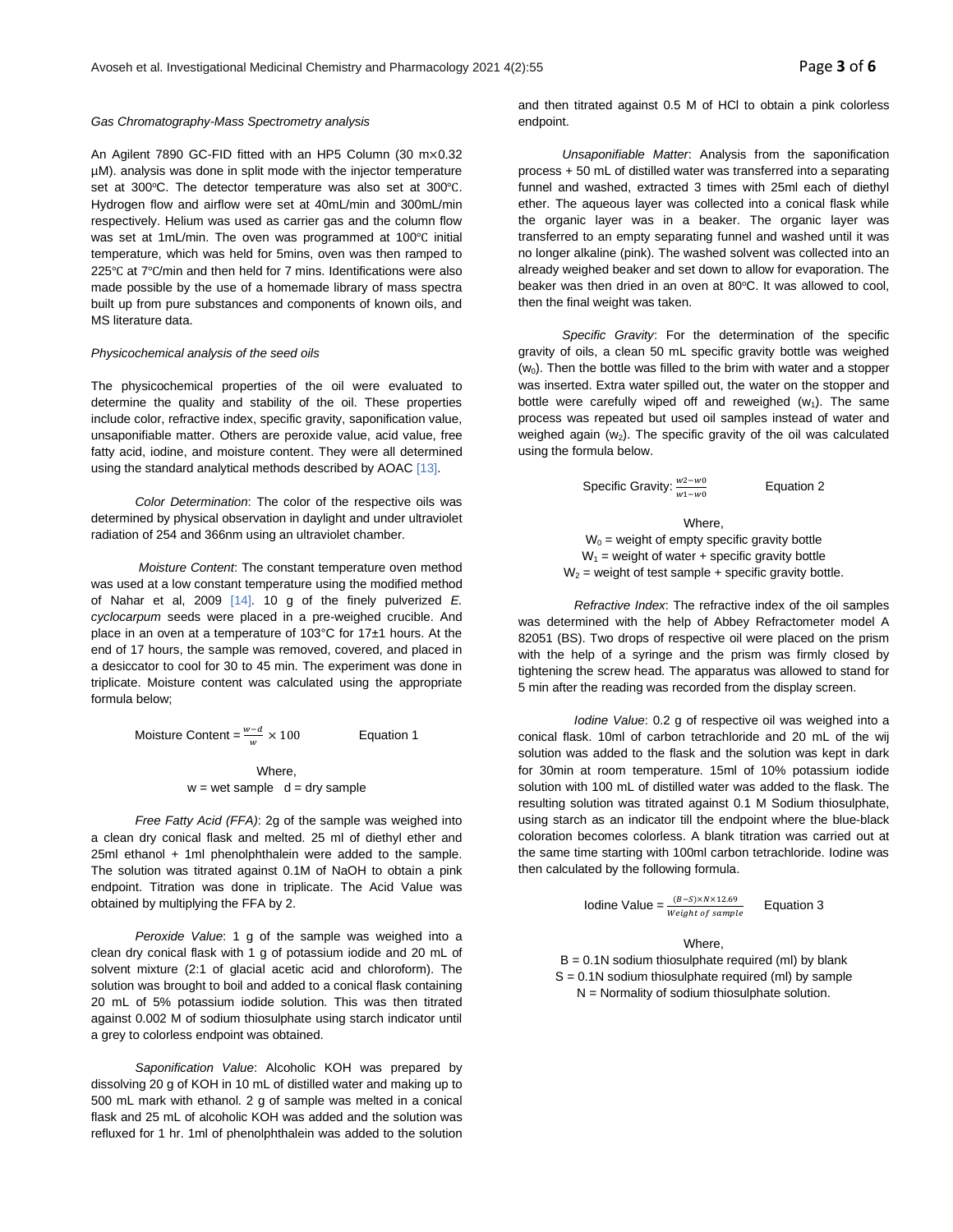# **Results and Discussion**

Table 1 is the physicochemical properties of the seed oil of *E. cyclocarpum*. The yield of the oil shows a high content of unsaturated oils. A golden-yellowish color of oil was extracted from the seed of *E. cyclocarpum via* the Soxhlet apparatus.

#### *The moisture content of E. cyclocarpum*

The moisture content obtained was 0.85%. This amount is relatively low and will prolong the shelf-life of the oil. The presence of moisture or water contributes to the hydrolysis and oxidation of triglycerides thereby breaking into glycerol and free fatty acids and thus reducing the unsaturation of the free fatty acid. Lower moisture content also reduces the activities of micro-organisms on the oil [15]. When legumes seed attained physiological maturity its moisture content ranges from 40 to 50 percent [16], however, since the *E. cyclocarpum* seed has been thoroughly dried, the value obtained with previous studies.

#### *Refractive index of E. cyclocarpum*

The refractive index of 1.45 (40  $^{\circ}$ C) shows that the oil contains more double bonds. As reported in previous studies, the refractive index of oil increases with increased unsaturation and chain length of the fatty acid [19]. The refractive index of the oil was within the range of cottonseed, Brazil nut, hazelnut, palm oils, *Moringa oleifera*, and *Lannea kerstingii* [19-21])

#### *Iodine value of fixed oil of E. cyclocarpum seed*

The iodine value is expressed as the number of grams of iodine that will add to the double bonds of the oil in 100 grams of fats or oils. It determines the degree of unsaturation or double bonds present in oils or fat. The higher the iodine value, the more unsaturated the oils or fats are  $[20]$ . In this study, the iodine value of the *E. cyclocarpum* oil is 68.55 g of I2/100. This is significantly low when compared to previous values obtained for the fixed oils of olive, groundnut, cotton, *Lannea kerstingii* and sunflower oils, which ranged from 86 to 145 g of  $I_2/100$  g of oil [18], [21]. In other climes, lower iodine value also indicates lower nutritional value, but high oxidative stability.

#### *Saponification value of E. cyclocarpum*

The number of milligrams of potassium hydroxide required for converting one gram of the fat into soap and glycerine is known as saponification value (SV). It is used to know the amount of fatty acid present in the oil [15]. In addition, the factor is used to determine if the oil is useful in soap making. The saponification value for the studied oil was 187mgKOH/g. The value has a close similarity to that of *Terminalia belerica* seed oil and seed kernel oil (189.24mgKOH/g). The more conventional oils such as palm oil, vegetable oils with SV between 240-257 mg KOH/g found a great application in soap production due to high foamability. Olive oil, Rubber seed oil, Sesame oil, and Canola oils (170-190 mg KOH/g) have a similar SV value as the *E. cyclocarpum* oil. Their applications is more relevant for food making and for confectionaries[22].

#### *Acid value of E. cyclocarpum*

The lower the acid value of oil, the fewer fatty acid it contains which makes it less exposed to rancidity, the low acid value is also an indication that the oil is edible [23]. Acid value is an important index in the determination of the quality and oxidative potential of an oil, it is a measure of the degradation of the triglycerides into free fatty acid. According to previous studies, a very low acid value (< 0.1), indicates a high-quality oil. In comparison to this study, the value (5.26) obtained in this study is higher than the minimum value. A higher value could be attributed to high oxidative degradation of the oil by heat of extraction or methods of drying  $[24]$ .

#### *Peroxide Value of E. cyclocarpum*

The peroxide value indicates the rancidity process. The oil that shows a high amount of PV is more prone to rancidity. Which could affect the quality of the oil. When the peroxide value is less than 10.00 (millieq  $O_2$ /kg), hence the oil will be resistant to peroxidation during storage  $[23]$ . The low peroxide value of 6.58 (milllieq  $O_2$ /kg) indicates that the oil can resist lipolytic hydrolysis and oxidative deterioration.

#### *Chemical Composition Present in E. cyclocarpum*

The chemical composition was characterized using GC-MS and the result is given in Table 2 below. The chromatogram representing the peaks of the separated and identified constituents is shown in Figure 1 below. A total of seven (7) constituents were identified which makes up to 97.93% of the fixed oil from the seed. The saturated fatty acid family makes up to 58.76% and the unsaturated family up 41.24%. The most abundant unsaturated fatty acid is the polyunsaturated 3-Linoleic acid methyl ester at 25.04%. In general, fatty acids are the main constituent of seed oils and are known to have a major parameter that distinguishes the physiochemical properties of the seed oils.

The dominant fatty acid was undecanoic acid methyl ester (36.68%), followed by 3-linoleic acid methyl ester (25.04%), 2 linolelaidic acid methyl ester (12.98%) heptadecanoic acid methyl ester (10.18%) and stearic acid (9.06%). The overall results of this analysis showed that the saturated fatty acid (SAFAs) makes up 57.62wt% of the compositions whereby the monounsaturated fatty acid (MUFAs) is 15.22 wt% and polyunsaturated fatty acid (PUFAs) is 25.04 wt%. Ezeagu shas previously reported the presence of high molecular weight fatty acids, such as palmitic, linoleic, and linolenic acids in some tropical seeds from Nigeria including *E. cyclocarpum* [25]. In addition, Babayemi, 2006 [26] reported the presence of steroids, proteins, tannins and saponins in some seed pods of *E. cyclocarpum*, impacting on them some high nutritive values. The present findings align with the previous studies in terms of composition and the reported nutritive values.

Linoleic acid is a proven fatty acid of immense pharmacological and nutraceuticals applications. Linoleic acid is common in most cereals, legumes, and seeds [27]. Studies have shown that Linoleic acid is the primary dietary of omega-6 fatty acid, which serves the function of structural components in membranes, and as precursors of eicosanoids, which modulate renal and pulmonary functions, and inflammatory responses [28].

The higher % of undecanoic acid in the fixed oil shows that the oil is often been used as an antifungal agent to treat ringworm and athlete's foot. The saturated fatty acid (SAFAs) is slightly higher than the unsaturated fatty acid (UASA). The SAFA contents of the oil in the present research compare favorably to the SAFAs of other edible oils in previous studies.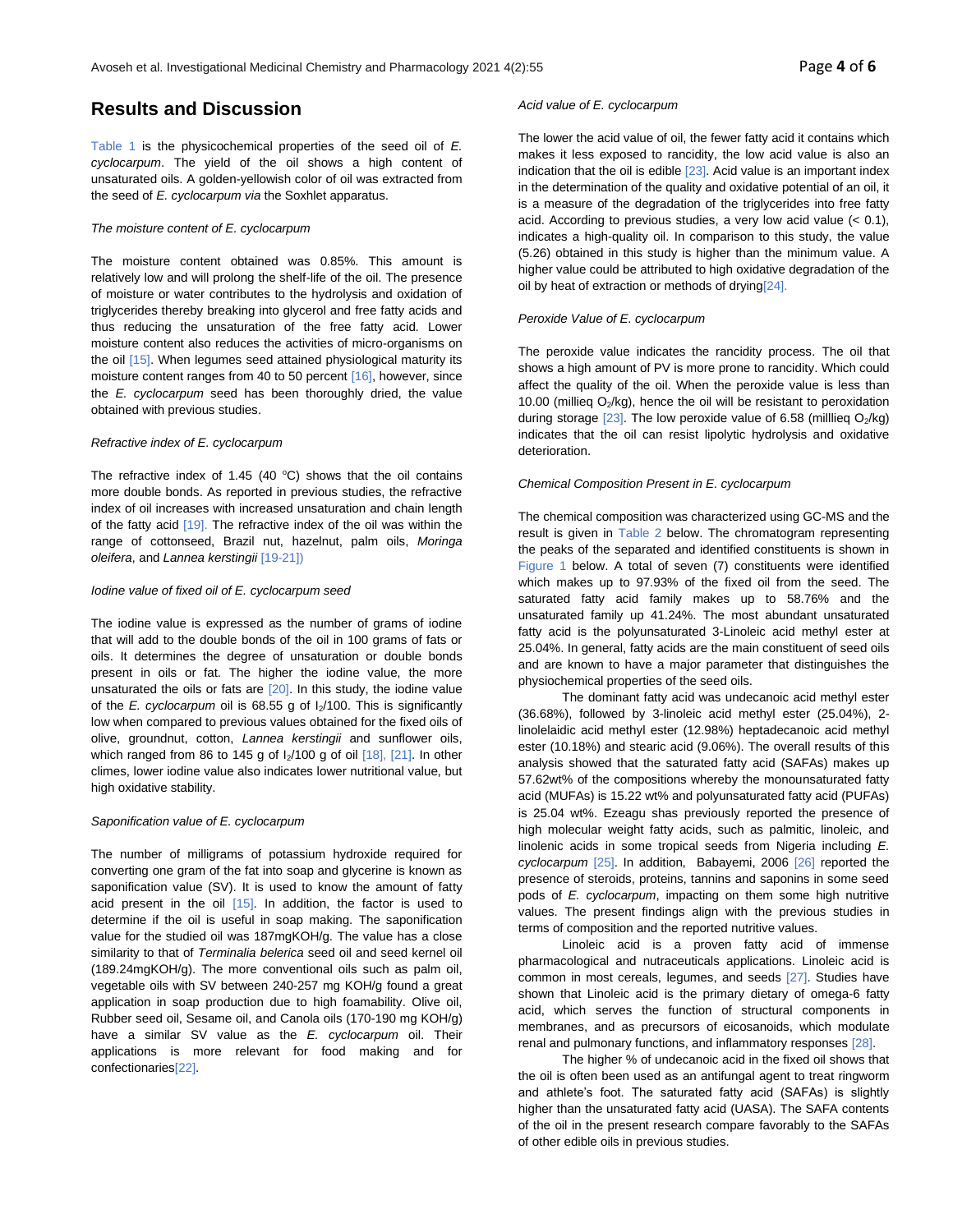



**Figure 1.** GC chromatogram of the seed oil of *E. cyclocarpum*

**Table 1**. Physicochemical values of the fixed oil of *E. cyclocarpum*

| <b>Physicochemical parameters</b>           | Values          |
|---------------------------------------------|-----------------|
| Moisture content %                          | $0.85 + 0.01$   |
| Refractive index %                          | $1.45 \pm 0.02$ |
| Specific gravity %                          | $0.86 \pm 0.02$ |
| Saponification value mgKOH/g                | 187.00±0.03     |
| Unsaponifiable matter %                     | $0.66 + 0.01$   |
| Peroxide value (millieg O <sub>2</sub> /kg) | $6.58 \pm 0.03$ |
| Free fatty acid mgKOH/g                     | $2.63 \pm 0.01$ |
| Acid value                                  | $5.26 \pm 0.02$ |
| lodine contentg1 <sub>2</sub> /100g         | 68.55±0.02      |
| .<br>.<br>.<br>.<br>                        | .               |

mgKOH/G – milligram per potassium hydroxide per gram, (millieq O<sub>2</sub>/kg) – milli equivalent oxygen per kilogram.

**Table 2**. Some fatty acid content of the fixed oil *E. cyclocarpum*

| <b>Fatty acid family</b>                       | Norm % |
|------------------------------------------------|--------|
| Saturated undecanoic acid methyl ester         | 36.68  |
| Polyunsaturated 3-linoleic acid methyl ester   | 25.04  |
| Monosaturated 2-linolelaidic acid methyl ester | 12.98  |
| Saturated heptadecanoic acid methyl ester      | 10.18  |
| Saturated stearic acid methyl ester            | 9.06   |
| Monosaturated Oleic acid methyl ester          | 2.29   |
| Saturated Lauric acid methyl ester             | 1.70   |
| <b>Total</b>                                   | 97.93  |

# **Conclusion**

In this study, we evaluated the physicochemical properties of the seed oils of *E. cyclocarpum*. It was found that the oil is a nondrying oil with an iodine value of less than 100. Also, the presence of PUFA's in the seed oil suggests that the seed oil is a potential source of Omega-6 fatty acids, which is of immense application in the nutraceutical and pharmaceutical industries. The value obtained from the iodine value, acid value, FFA, and saponification value is indicative of the use of oil in the food and cosmetics industries. The method of drying and extraction could also affect the overall oxidative degradation of the oil as revealed by the acid value. Hence, the use of cold pressing method can be adopted while extracting the oil. Further research involving the isolation of

PUFAs from seed oil will be of immense value to the pharmaceutical industry.

### **Abbreviations**

PUFA, Polyunsaturated Fatty Acid; SAFA, Saturated Fatty Acid; UASA, Unsaturated Fatty Acid; FFA, Free Fatty Acid; MUFA, Monounsaturated fatty acid; GC-MS, Gas Chromatography Mass Spectrometry; PV, Peroxide value; KOH, Potassium peroxide; HCl, Hydrochloric acid; NaOH, Sodium Hydroxide; AOAC, Association of Official Analytical Chemists; RKO, SW 480; HP-5MS, Hewlett Packard-5 Mass Spectrometry; SV, Saponification value.